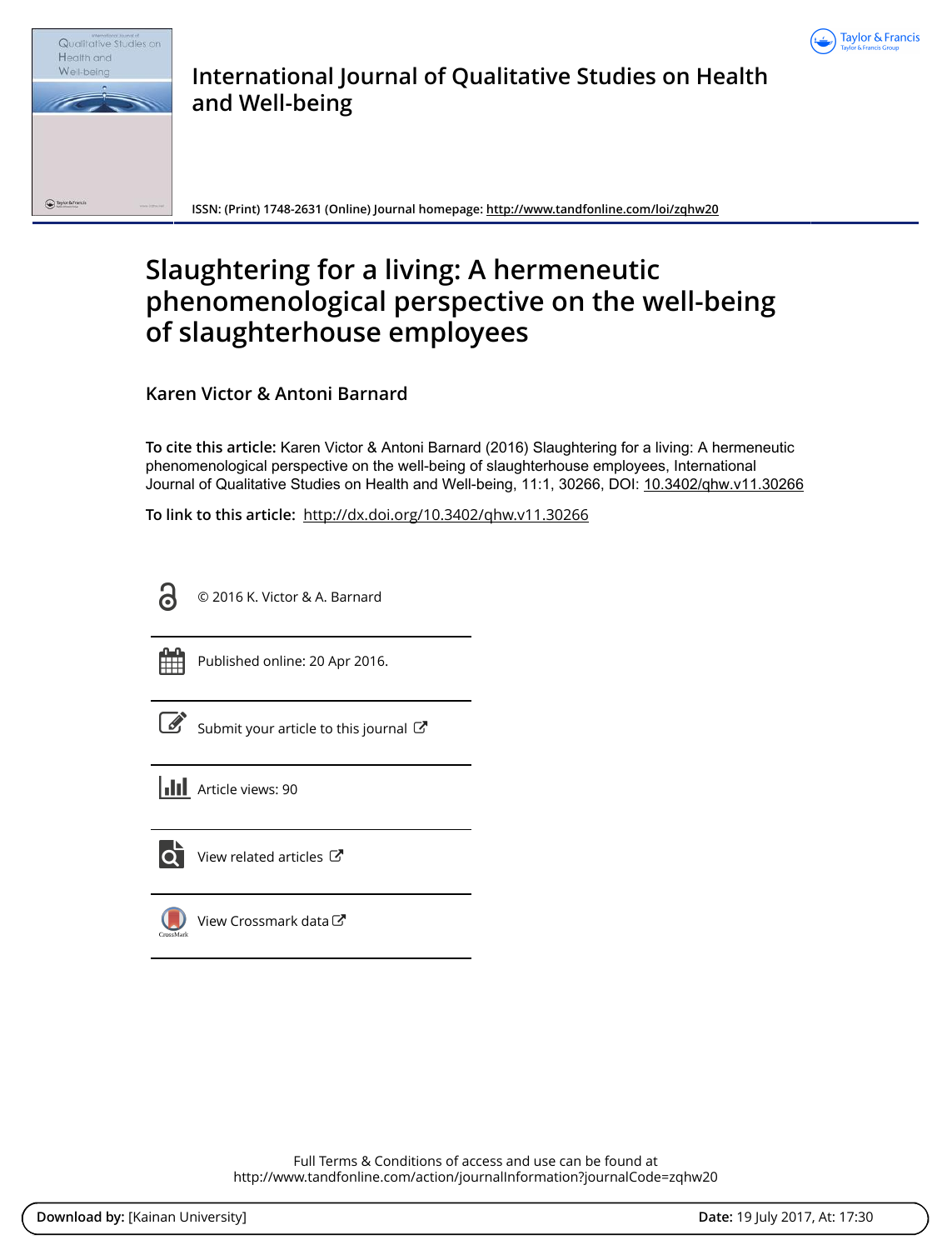

International Journal of **Q**ualitative Studies International Journal of<br> **Q**ualitative Studies<br>
on Health and Well-being<br>TUDY



#### EMPIRICAL STUDY

# Slaughtering for a living: A hermeneutic phenomenological perspective on the well-being of slaughterhouse employees

KAREN VICTOR, MA<sup>1</sup> & ANTONI BARNARD, DLitt et Phil<sup>2</sup>

<sup>1</sup>HR Manager at Dawn HR Solutions Pty Ltd, Alberton, South Africa and <sup>2</sup>Department of Industrial and Organisational Psychology, University of South Africa, Pretoria, South Africa

#### Abstract

Slaughterhouses constitute a unique work setting exposing employees to particular physical and psychological health challenges. Research that focuses on the well-being of slaughterhouse employees is limited, and the aim of this study was to explore their well-being by conducting a hermeneutic phenomenological study of specifically the slaughterfloor employees' work-life experiences. The study was conducted in a South African commercial abattoir setting. Thirteen slaughterfloor employees and two managers of the slaughterfloor section participated in unstructured interviews. A hermeneutic phenomenological approach to data analysis was adopted following the stages of a naïve reading, a structural thematic analysis, and a comprehensive understanding. Data analysis resulted in four process-related themes representing the different stages of becoming a slaughterer, (mal)adjusting to slaughter work, coping with and maintaining the work, and living with the psycho-social consequences of slaughter work. Results facilitate an understanding of how employee well-being manifests in each of these stages of being a slaughterfloor employee. The risk potential of employees suffering from post-traumatic stress syndrome was evident throughout the stages of being a slaughterfloor employee and offers a useful diagnostic framework to facilitate employee well-being assistance. Slaughterhouse management should develop a holistic focus addressing employee well-being needs evident in each of the stages of being a slaughter worker and by extending well-being interventions to the broader communities that the slaughterhouse functions in.

Key words: slaughterhouse work, slaughterfloor employee, hermeneutic phenomenology, life-world research, post-traumatic stress syndrome, PTSD

(Accepted: 23 February 2016; Published: 20 April 2016)

Workplace factors and the psychological well-being of employees are inextricably linked. Work conditions, job demands, and the availability of resources significantly affect employees' general and work-related coping and psycho-social adjustment (Lowman, 1996; Schaufeli, Bakker, & Van Rhenen, 2009). Undesirable work conditions, such as limited autonomy, high psychological and physical demands, extended working hours, job insecurity, workplace violence, injury and discrimination, have particularly been shown to cause poor psychological health (Hillier, Fewell, Cann, & Shephard, 2005; Steyn & Vawda, 2014). Some occupations characteristically imply a higher exposure to trauma, violence, and stress-related contexts, which holds a greater risk potential to employees' well-being (Steyn & Vawda, 2014; Young, Koortzen, & Oosthuizen, 2012).

In particular, slaughterhouse employees have been singled out as high-risk cases for adverse health effects (Dillard, 2008; Fitzgerald, 2010; MacNair, 1999; Van Holland, Soer, De Boer, Reneman, & Brouwer, 2015).

Slaughterhouse work is characterised by high staff turnover, absenteeism, and disciplinary actions (Broadway, 2007; Dalla, Ellis, & Cramer, 2005). This is due to the physically demanding and often monotonous nature of the work (Van Holland et al., 2015). Workers have to contend with an inherently hazardous work context since they handle dangerous cutting tools at extreme production speeds (Fitzgerald, 2010; Human Rights Watch, 2004). Slaughterhouses have some of the highest reported injury rates in the manufacturing industry (Beirne, 2004; Broadway & Stull, 2006). Injury rates have been reported to be as

© 2016 K. Victor & A. Barnard. This is an Open Access article distributed under the terms of the Creative Commons Attribution 4.0 International License [\(http://creativecommons.org/licenses/by/4.0/\)](http://creativecommons.org/licenses/by/4.0/), allowing third parties to copy and redistribute the material in any medium or format and to remix, transform, and build upon the material for any purpose, even commercially, provided the original work is properly cited and states its license. 1 [Citation: Int J Qualitative Stud Health Well-being 2016,](http://www.ijqhw.net/index.php/qhw/article/view/30266) 11: 30266 -<http://dx.doi.org/10.3402/qhw.v11.30266>

Correspondence: A. Barnard, Department of Industrial and Organisational Psychology, University of South Africa, Pretoria, PO Box 392, UNISA 0003, South Africa. E-mail: barnaha@unisa.ac.za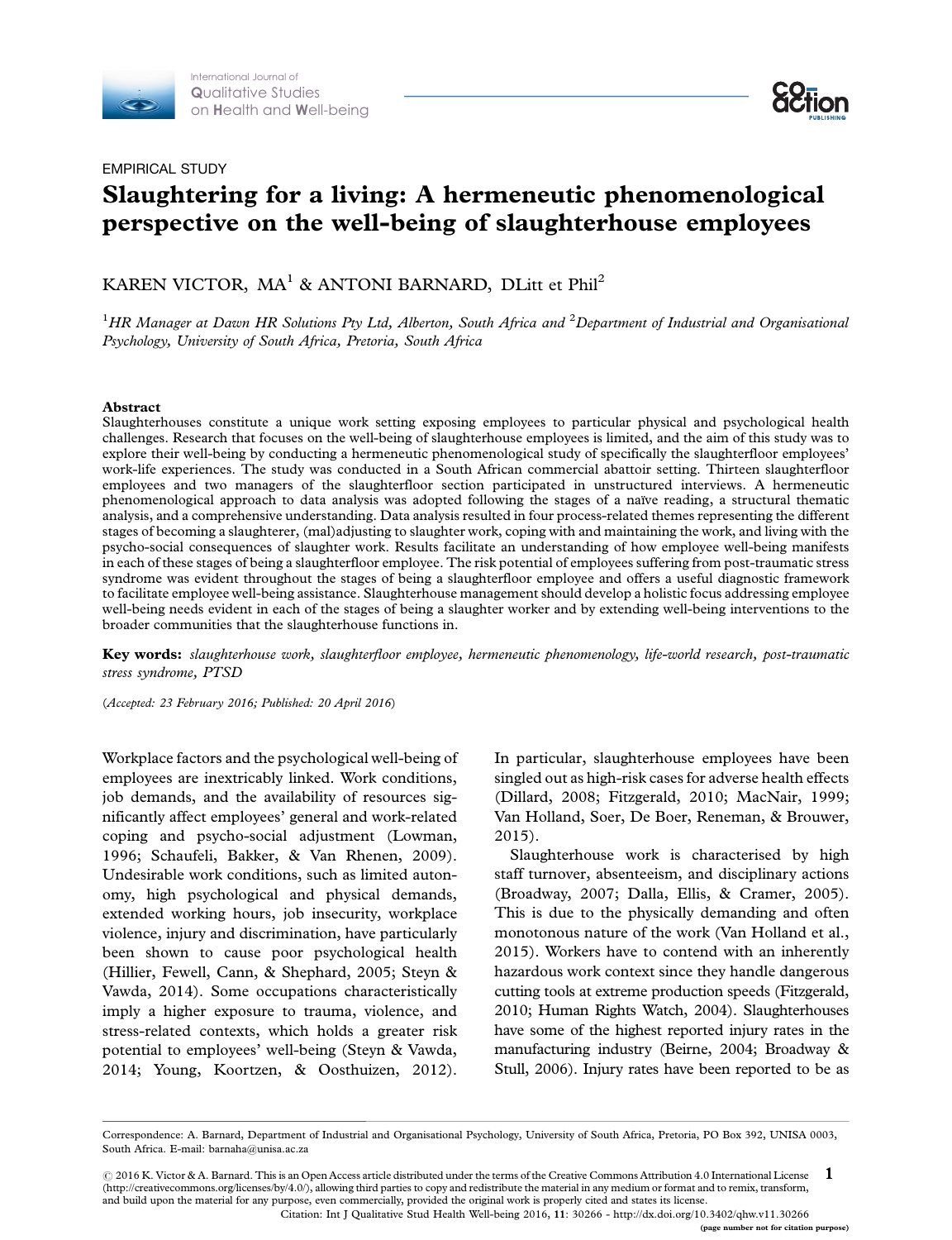high as 20-36% per annum (Dalla et al., 2005; Dillard, 2008; Human Rights Watch, 2004; Olsson, 2002). The physically demanding nature of the work is exacerbated by the long shifts in a damp and cold environment (Human Rights Watch, 2004). Monotonous and repetitive movements in the production line coupled with a consistent urge to speed up production, cause employees to suffer from various ailments. These include carpal tunnel syndrome, "trigger finger,'' back problems, and tendonitis (Pearson, 2004). These employees also suffer sprains, cuts, punctures, back pain (Broadway & Stull, 2006), "white finger" and cut wounds (Dillard, 2008), as well as musculoskeletal disorders, "claw hand," ganglionic cysts, bursitis, and arthritis (Human Rights Watch, 2004).

Apart from the physically dangerous employment conditions, the underlying violent nature of working in a slaughterhouse (Barmak, 2010; Broadway & Stull, 2006; Olsson, 2002) also poses a risk to the psychological well-being of employees and cases of cumulative trauma disorder have been reported (Dalla et al., 2005; Kristensen, 1991). Slaughterhouse employees, furthermore, often lack adequate resources to cope with the strenuous environment. This is mostly due to their poor socio-economic background, lack of training, and the shortage of safety equipment at the site (Fitzgerald, 2010; Human Rights Watch, 2004). In addition, violence against animals has been linked to psychological health problems in humans (Beirne, 2004; Daly & Morton, 2008; Henry, 2004; Porcher, 2011). Consequently, deviant behaviour patterns of slaughterhouse employees have been reported in and outside of the work setting (Fitzgerald, Kalof, & Dietz, 2009) with specific reference to social dilemmas such as substance abuse, intimate partner violence, and an increase in crime rates (Fitzgerald, 2010).

In summary, the slaughterhouse presents a work context with an undercurrent of violence, persistent trauma, stringent and monotonous production routines, health hazards, and physical strain (Van Holland et al., 2015). In the South African context, these working conditions are coupled with the previously mentioned fact that employees originate from the lower socio-economic spectrum of society. Having only basic education and training and being faced with the reality of low income and limited family resources, slaughterhouse employees seem particularly taxed in their capacity to maintain their psychological health.

South African research on slaughterhouses focuses predominantly on the impact various factors have on the quality and cost-efficient production of meat (Chulayo, Tada, & Muchenj, 2012; Vimiso & Muchenj, 2013). In general, predominant issues of concern include hygiene within the meat-processing environment, animal's living conditions, and preslaughter stress (Porcher, 2011). Research focusing on the well-being of slaughterhouse employees is scarce and in the South African context almost nonexisting. The problem underlying this study is a lack of understanding on work-life experiences within the slaughtering environment, and its consequences for employee well-being. The aim of this study was, therefore, to obtain a critical understanding of the well-being of slaughterhouse employees working in the slaughterfloor section of a commercial South African abattoir.

# Method

We approached this study from a hermeneutic phenomenological stance assuming a constructivist epistemology and perspectival reality when exploring well-being as a phenomenon in the work-life experiences of slaughterhouse employees. Evolving from the pure phenomenological description of meaning and experience, hermeneutic phenomenology accounts for the belief that a critical interpretation of phenomenological experience is not only inevitable but also required in rigorous scientific research (Kafle, 2011). Meaning is co-constructed through a critical interpretation of participants' narrative experiences and the integration of the researcher's theoretical and experiential preconceptions into the research findings (Laverty, 2003; Norlyk & Harder, 2010). The primary researcher was employed in the human resources section of the abattoir and her preconceptions were much influenced by her own shocked response and abhorrence when observing the slaughterfloor for the first time. From her personal reflective notes, she recalls ''The moment was horrible and emotionally disturbing to me. I questioned the fact that people love to eat meat. I struggled to reconcile myself with such brutality and the traumatic effect stayed with me for days.'' This experience and her continued work with employees'disciplinary hearings and grievances sparked a growing concern for the employees' psychological well-being and preempted the initial idea for the study. The secondary researcher, an academic and psychologist registered with the Health Professions Council of South Africa (HPCSA), was intrigued by the predicament of the slaughterfloor employees who also clearly represented the lower socio-economic spheres of the South African society. Our preconceptions were therefore specifically directed from a pragmatic and personal perspective as well as from a scientific interest in exploring and understanding coping and adjustment in the work context. Commencing with the study, we found much evidence in the literature of the physical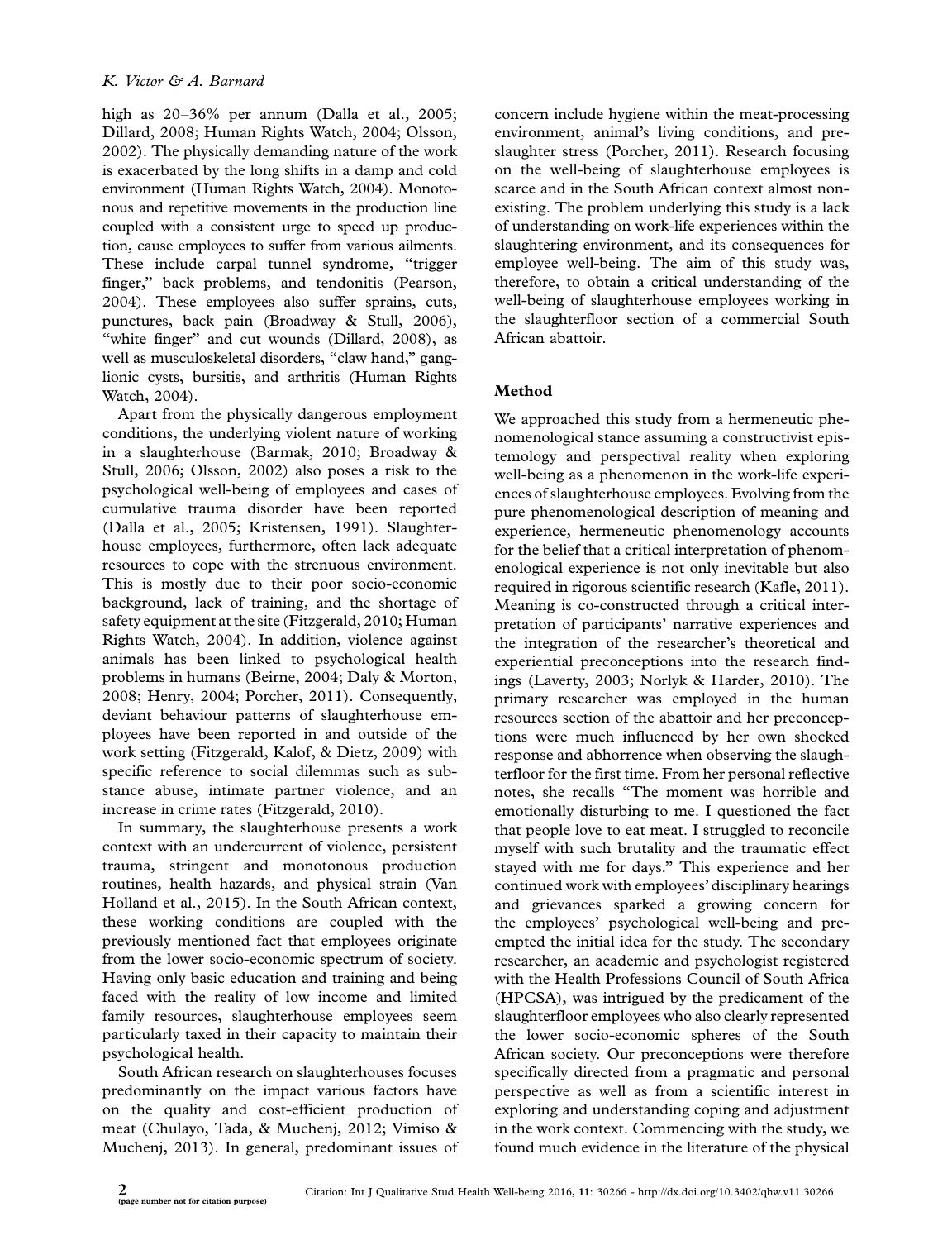and psychological impact of slaughterwork in studies such as Fitzgerald et al. (2009) and Beirne (2004), yet no South African research in this regard.

Following the ideographic nature of hermeneutic phenomenology, we employed methods typical to reflective life-world research (see Dahlberg, Dahlberg, & Nyström, 2008) which become clear in the following discussion.

#### Research context and participants

This study was conducted in the slaughterfloor section of a large commercial, Halaal-certified South African abattoir with the capacity to process up to 2000 cattle per day. The participants to the study included employees working specifically on the slaughterfloor. These employees are responsible for the actual killing in the production process. This slaughtering entails stunning the animal unconscious with a captive bolt on the head and then killing the unconscious animal by cutting its jugular vein. Fifteen slaughterfloor employees were employed on a shift-work basis at the abattoir during the time of the study.

Purposive, non-random, and convenience sampling was applied and ultimately 14 of the 15 slaughterfloor employees participated in the study. Two of the fourteen participants occupied supervisory positions on the slaughterfloor. All of the participants were men. Six participants were Muslim, whereas the religion of the other participants was not made known. Five participants were younger than 30 years, with seven between the ages of 30 and 40 years. One participant fell into the 31 to 40 age group and one was older than 60 years. The sample included nine Africans, one Indian, and four Caucasians. All participants had a schooling level that ranged between Grade 10 and 12.

# Data collection

We conducted unstructured interviews typical to life-world research (Dahlberg et al., 2008) and for eliciting life stories (Van Manen, 1997). Thus, following the advice on unstructured interviewing by Dahlberg et al. (2008, p.190), we prepared a general opening question and a ''few areas of interest'' to be used as directive questions when needed. After the opening question, we allowed the discussion to develop naturally through probing and follow-up questions. A general opening question ''Tell me about your work and what you do every day'' initiated the interviews with slaughterfloor employees. Congruent to Van Manen's (1997) interview approach in researching lived experience, our aim was to gather narrative data as a rich resource for exploring the well-

being of slaughterfloor employees. The unstructured approach we followed therefore also reflected elements of the narrative interview as described by Lindseth and Norberg (2004) as probing questions directing the participants to narrate examples of their good and bad job-related experiences, when and how they started to slaughter, how they were coping with work-related difficulties, and how their jobs impacted their personal lives and relationships. We attempted not to ask leading questions as the focus was rather that the uncovered issues relating to well-being should emerge naturally from the participants' work-life stories.

The duration of the initial interviews ranged between 40 and 60 min. Although English was not the home language of any of the participants, they all had the ability to converse in English. Only one interview required the use of a translator to ease communication flow and understanding. Two followup interviews were conducted of approximately 20- 30 min. One participant requested a follow-up interview because he felt that he still wanted to discuss his work, another interview was interrupted with a work-related crisis, and a follow-up interview was scheduled to continue and finalise the discussion. Recorded interviews were transcribed and documented in MSExcel for data analysis.

# Data analysis

The analysis of the collected data followed a hermeneutic phenomenological approach and we were guided by the analytic processes described in Dahlberg et al. (2008) and Lindseth and Norberg (2004). In our initial immersion into the data, we adopted a naïve reading of the text to obtain a holistic sense of meaning and perspective on well-being in the slaughterfloor working context by re-reading the text several times. Next, sections of meaningful texts were condensed and given a descriptive understanding. With the naïve reading and research aim consistently in mind, the sections of meaningful texts and their condensed meaning were revisited and interpreted to form sub-themes and themes, presenting our structural thematic analysis.

Our initial interpretations resulted in four processrelated themes. These themes were clustered and finally investigated closely to establish their relevance and relationship to one another and to our overall understanding of the text. To verify the data throughout the analytic process, we moved from the whole to the different parts of meaning, back to the whole, in an iterative manner. Thus, we consistently verified our structural thematic analysis against the aim and naïve reading and our interpretation of the whole ultimately delivered a comprehensive understanding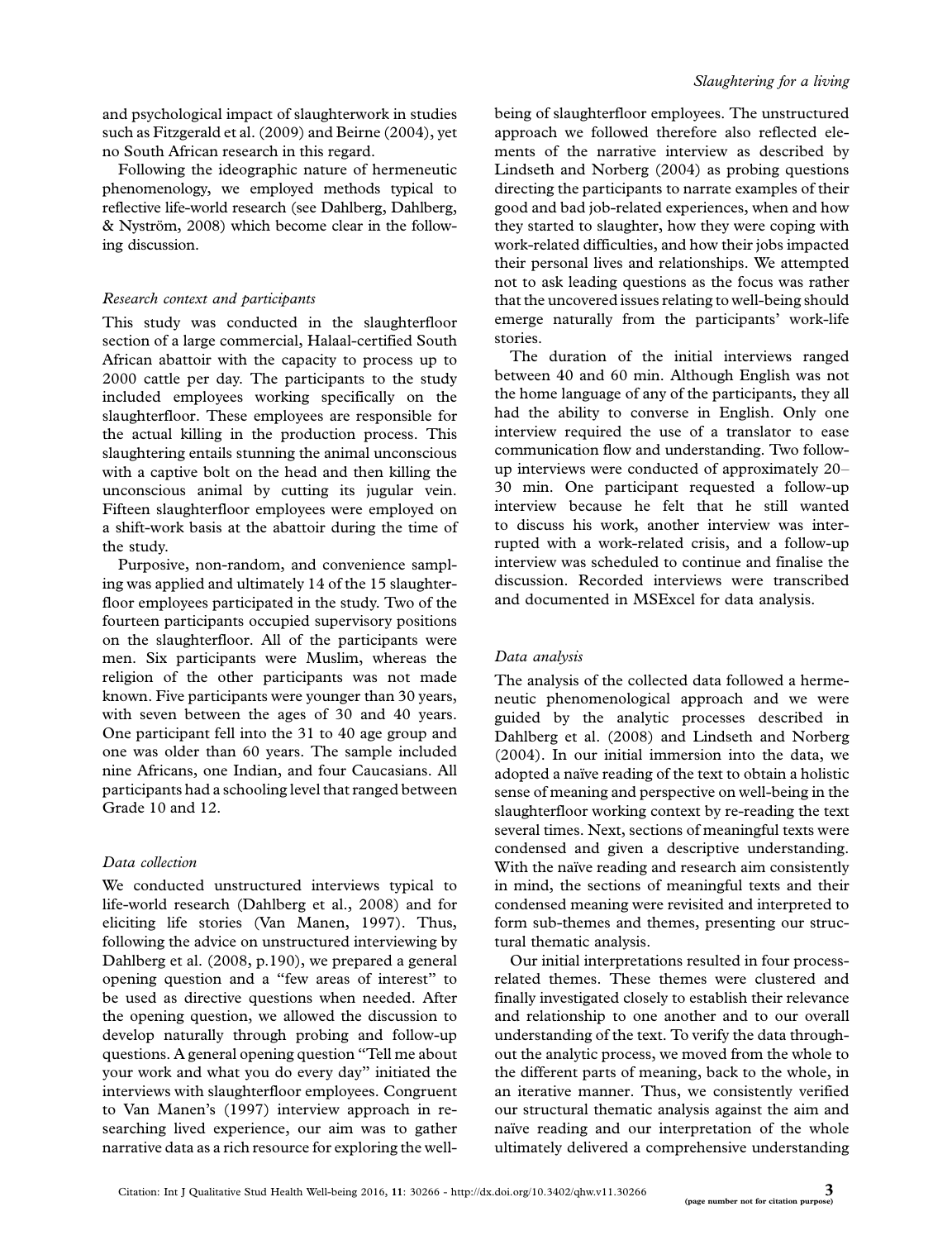of slaughterfloor employees' well-being. Finally, trustworthiness was sought by critically reflecting on relevant theory and our own preconceptions and evolving knowledge, against the comprehensive understanding, the structural thematic analysis, and the naïve reading in the context of the research objective.

# **Ethics**

Access was gained to the organisation and the slaughterfloor employees since the primary researcher is employed in the human resources section of the abattoir. Written permission was first obtained from the abattoir's management to conduct the study. During a meeting with the slaughterfloor section employees, the primary researcher explained the research project in terms of its aim, namely wanting to gain a better understanding of slaughterers' wellbeing by discussing with them their work and life experiences. They were told who would be involved in the project and how confidentiality and anonymity would be ensured. The primary researcher then arranged with them that she would contact them each privately to request their participation. Employees were thereafter met with individually and the nature and aim of the study as well as who would be involved and how their anonymity would be protected and confidentiality ensured was again clarified. The freedom to participate and also to withdraw at any stage, as well as the need to record the interviews for further analysis, was also explained at this stage. Interviews were then scheduled if the employee consented to participate. Two employees chose not to participate. The aim of the study and anonymity and confidentiality issues were again reiterated at the start of each interview as well as in the two follow-up interviews. Participants were assured that their identity would not be disclosed in any way and their permission to record the interview was sought. One participant requested a translator and the translator was requested to sign a confidentiality agreement after being briefed about the ethical requirements. Interviews were conducted in a private office away from the production building at the abattoir during normal working hours. This research was directed by the ethics policy of UNISA (UNISA, 2013) as well as the ethical code of the HPCSA (Department of Health, 2006) regulating the psychology profession in South Africa.

# Findings

We do not claim objectivity in the reporting of the results but present a co-constructed understanding of well-being in the slaughtering context. Our combined experience of the slaughterfloor and a theoretical

pre-understanding of employee adjustment and coping impacted our interpretations. Following the naïve reading, the structural thematic analysis is presented, wherein we attempt to remain as close to the verbatim text as possible. Then, through further iterative analysis and critical integration of our meta-theoretical predispositions and the data, we derive a comprehensive understanding of employees' well-being in the context of slaughtering for a living.

# Naïve reading

Our naïve reading of the text impressed on us a chronology in slaughter employees' well-being experiences from starting the job to ultimately coping and living with this unique work setting. From the data, we sensed that slaughterfloor employees go through various stages of adjusting to slaughtering animals in a work setting that is cold, bloody, and smelly. The initial experience of starting on the slaughterfloor seems to be inevitably traumatic, eliciting feelings of shock and abhorrence. Thereafter, participants report many disturbing and conflicting emotions but emphasise how these emotions change and they start to feel emotionally hardened by the work. Dreams and nightmares seem to occur frequently during the first couple of months, displaying slaughterers' subconscious fears and anxieties. When they get more used to the work surroundings, they cope in various mental and behavioural ways, although many deny their feelings and revert to substance abuse and violence. Relying on their religious beliefs and activities as well as finding meaning in being able to provide for their families brings a sense of purpose and meaning to what they do. The consequences of working on the slaughterfloor seem to extend not only to the individual but also to their families and to the bigger community, resulting in domestic and other types of violence and poor interpersonal relations. Slaughterers deal with the fear of social rejection by sometimes withdrawing emotionally or acting out.

# Structural thematic analysis

Four themes emerged from the data reflecting our understanding of well-being in the career of a slaughterfloor employee. We captured the themes as "becoming a slaughterer," "(mal)adjusting to slaughter work,'' ''coping with and maintaining the work,'' and ''living with the psycho-social consequences of being a slaughterer.'' These themes with their subthemes are summatively depicted in Fig. 1. Table I exemplifies the structural analysis from meaning units to sub-themes and themes.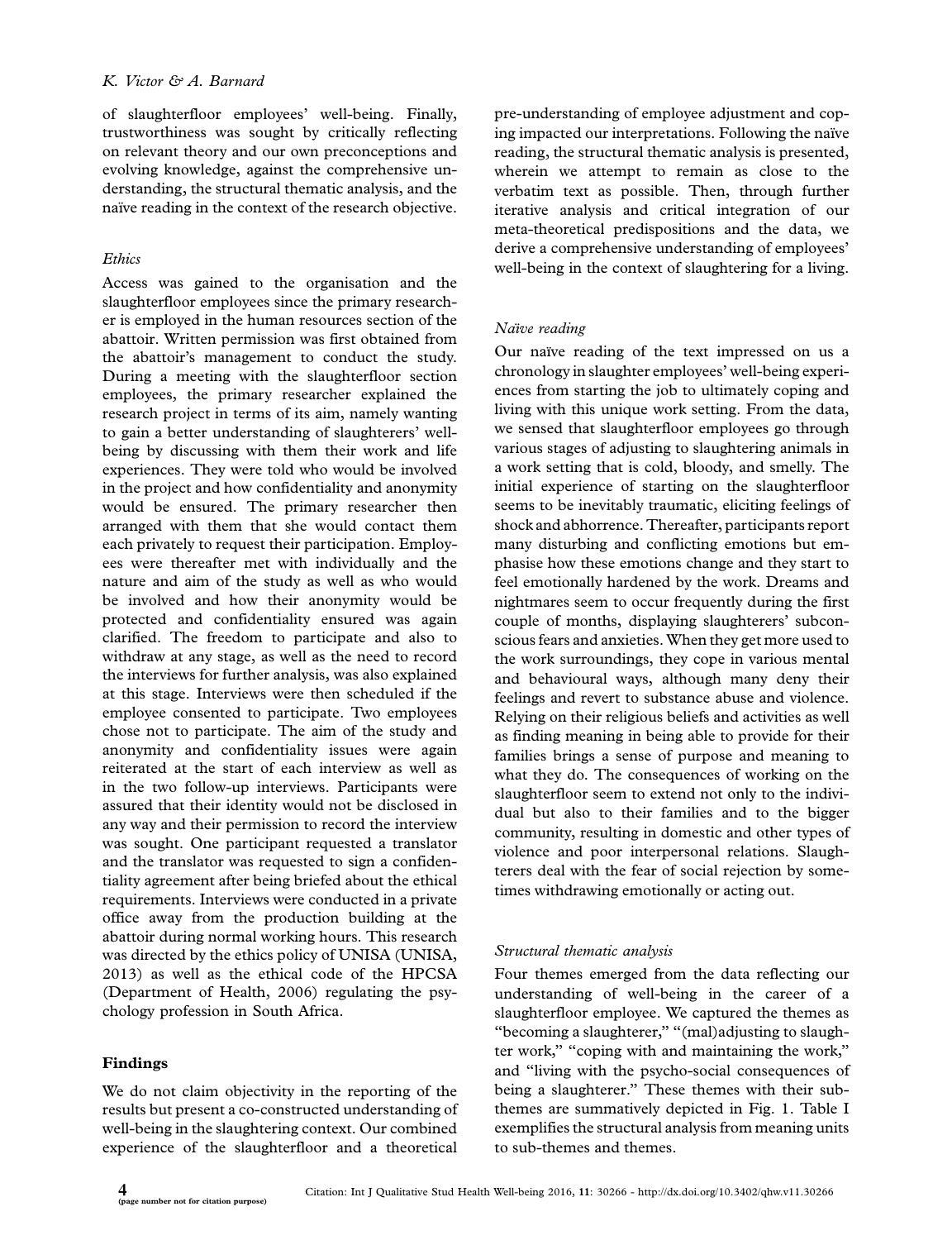

Figure 1. Summative presentation of themes and sub-themes.

#### Becoming a slaughterer

The mental trauma of the first kill. Slaughter employees inevitably remember their first encounter with the slaughterfloor and having to slaughter. They recall vivid images of blood and describe the experience as traumatic, feeling overwhelmed by the immediate requirement to kill and the anticipation of having to slaughter hundreds of animals on the very first day. During their first kill, slaughter workers remember feeling upset and experiencing physical shock manifested by shaking and shivering. RP8 recalls: ''When I shot my first animal, I started shaking'' and RP10: ''I was so scared, even when holding the gun, I was shaking.'' Slaughterfloor employees were also emotionally disturbed by their first-time kill and noted feeling pained, saddened, and shameful. In the words of RP9 reflecting on his first slaughter, the traumatic experience of the first kill is evident as well as how this emotive experience fades into detachment which is discussed as part of the (mal)adjustment phase below:

The first time when I killed it was not easy for me. I feel pity for it. I felt I just wanted to close my eyes, turn around, and run away. It was really sad but the more you do it the easier it gets. Like yesterday I had to shoot cows in the kraal. I climbed over the fence, walked to the cow, and just shot it. I feel nothing anymore. In the beginning it was very bad.

Recurring nightmares and dreams. During their initial employment phase and in the immediate couple of months thereafter, slaughterers frequently have vivid dreams about their work. Slaughter employees narrated paranoid nightmares and dreams filled with fear and anxiety. In fleeing from vengeful cattle,

being confronted by slaughtered cattle who fail to die, seeing animals in pain, fighting with and being watched by animals, feelings of guilt, shame, and fear are reflected in their dreams:

One day I dream that the cow gets out at the stunning box. It was alive. Then, I think that I am crying and running, and that time I am not running. Down here! Down here! [motioning that he fell down]. The cow is coming and you fall down! You fall down! (RP3) I dream about the cattle, when you stun it, it just fall down, after falling down, when you

open the door it will ask you: ''Why are you killing me?'' (RP10)

#### (Mal)adjusting to slaughterwork

Experiencing heightened emotive responses. During the initial phases of employment, slaughterers experience a range of heightened negative emotions. Fear and anger seem paramount in their emotive responses to slaughtering: ''I lose it quickly, I don't know why, if someone just messes with me a little bit, then yes the fists swing'' (RP9). From fear and anger, feelings of shame and guilt also surface: ''From the first day the shame you get from the first day, the shame you get it from starting to work here, but after that it just goes like that. Just like that'' (RP5). Slaughter employees convey a moral concern believing that they will have to answer for their slaughtering actions when they die. Feelings of sadness were also frequently mentioned in slaughter stories:

They said eh, today we want you to slaughter so this amount of animals, when you look at this animals, they are so big, you say sjoh, it's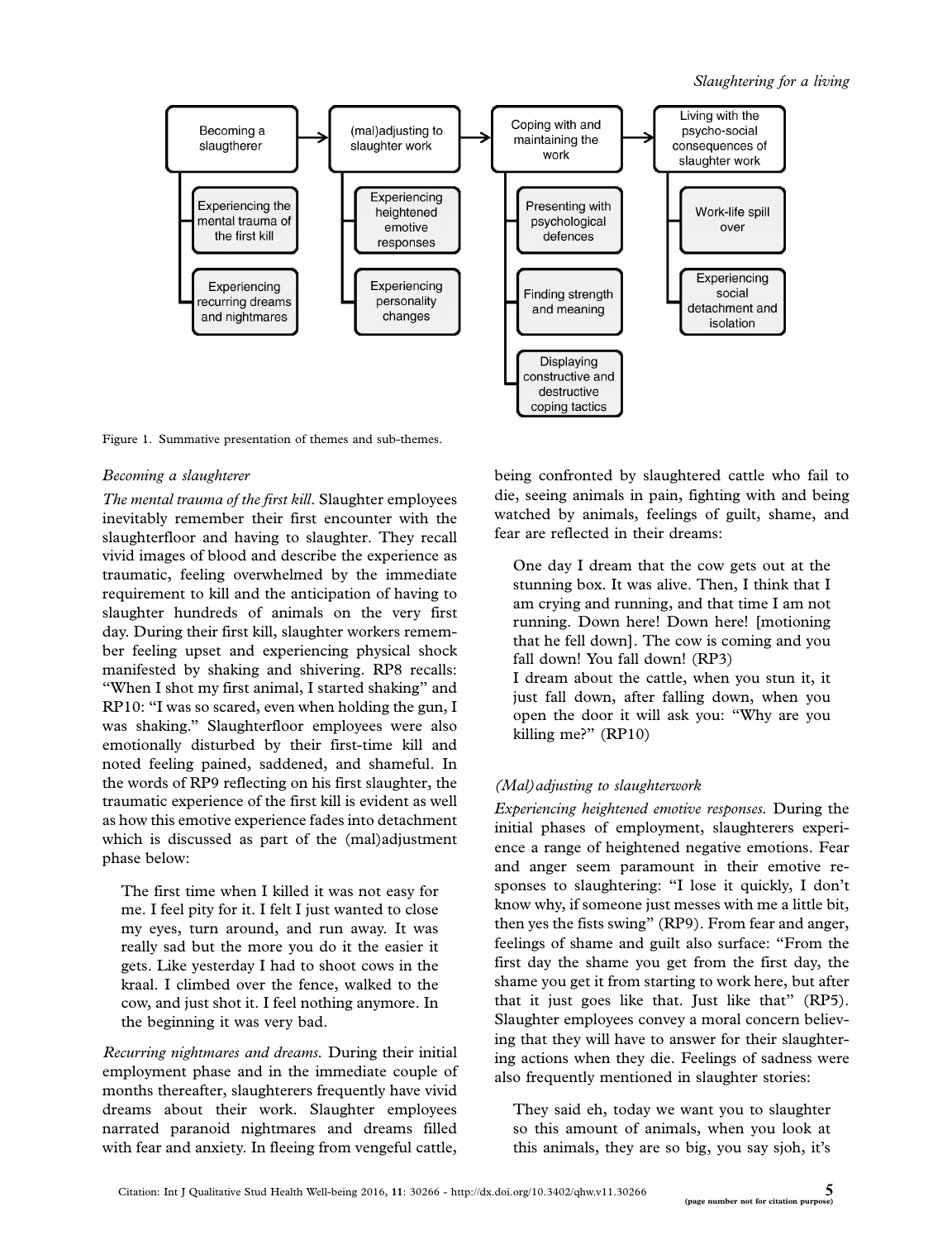Table I. Example of thematic structural analysis.

| Meaning unit                                                                                                                                                                                                                                                                                                                                                    | Condensation                       | Sub-themes                                                        | Main themes                              |
|-----------------------------------------------------------------------------------------------------------------------------------------------------------------------------------------------------------------------------------------------------------------------------------------------------------------------------------------------------------------|------------------------------------|-------------------------------------------------------------------|------------------------------------------|
| "Some of them, if you stun them they just look at you and cry when Slaughtering for the first time is<br>it cries and then it gives me another thing, of eish (shivering). I like very difficult<br>animals and now I am killing the animals. The first week before<br>I started to stun, hey, it was difficult for me." (RP10)                                 |                                    | The mental trauma of the<br>first kill                            | Becoming a slaughterer                   |
| "Sometimes I saw myself slaughtering the animals, but you see eyes, Paranoid dreaming<br>I saw, eyes of the animal. It's like its watching me. That thing, that<br>dream, I didn't feel well even when I came back to work, but I keep<br>on checking the eyes to see its watching me, because I saw it in the<br>dream. It's not easy for a first time." (P14) |                                    | Recurring dreams and<br>nightmares                                |                                          |
| "In my dream I see the bleeding line, just the cattle hanging on the<br>line, all whose heads are off. I get this picture often. It's not nice to about work<br>dream about blood; you wake up wet with sweat." (RP9)                                                                                                                                           | Waking up with fear after dreaming |                                                                   |                                          |
| "You rather lie than say where you work. You lie to them, you are<br>ashamed where you work. My uncle told me you never say where you<br>work. I was very ashamed, working with blood." (RP4)                                                                                                                                                                   | Feeling ashamed                    | Experiencing heightened<br>emotive responses                      | (mal) adjusting to the slaughter<br>work |
| "First, when I see all the blood there, when I looking, my eyes was looking Feeling afraid<br>at, aye, I don't know what I must say, eyes was looking like red river,<br>when they go inside, go to by-product. I am so scared at that time."<br>(RP11)                                                                                                         |                                    |                                                                   |                                          |
| "Maximum six months then you make a change, because if he shoots Slaughtering changes you (more<br>continuously it will start affecting him. He gets a murderous attitude aggressive; care less about your<br>in him. He will do it to other people. He will stab you with a knife, actions)<br>turn around and walk away." (RP8)                               |                                    | Experiencing personality<br>changes                               |                                          |
| "As time passes, you get used to it. You feel nothing. You can imagine, Emotional detachment<br>if you kill a thing a 1000 times over and over, you wouldn't have<br>feelings after a while. It kills you on the inside, an abattoir, it kills<br>you. You can be full of blood, it will not bother you." (RP8)                                                 |                                    | Psychological defences                                            | Coping with and maintaining<br>the work  |
| "Ensuring that the Muslim community are consuming whatever is<br>wholesome and lawful that makes me very happy, because I'm doing<br>something for the community on one side." (RP13)                                                                                                                                                                           | Doing meaningful work              | Finding strength and meaning                                      |                                          |
| "The good thing is that I'm bringing money. I'm putting food on the To sustain a living makes it<br>table." (RP6)                                                                                                                                                                                                                                               | worthwhile                         | Engaging in constructive coping<br>and destructive coping tactics |                                          |
| "Gym helps; gholf and rugby helps me to get rid of my frustrations." Leisure help to cope with<br>(RP9)                                                                                                                                                                                                                                                         | frustration                        |                                                                   |                                          |
| "There are guys who smoke dagga to get strength to do the job.<br>Guys are so aggressive, every afternoon after work they go drinking."<br>(RP4)                                                                                                                                                                                                                | Substance abuse                    |                                                                   |                                          |

(page number not for citation purpose)

number š ្អូ Ē (asod.nd

 $6$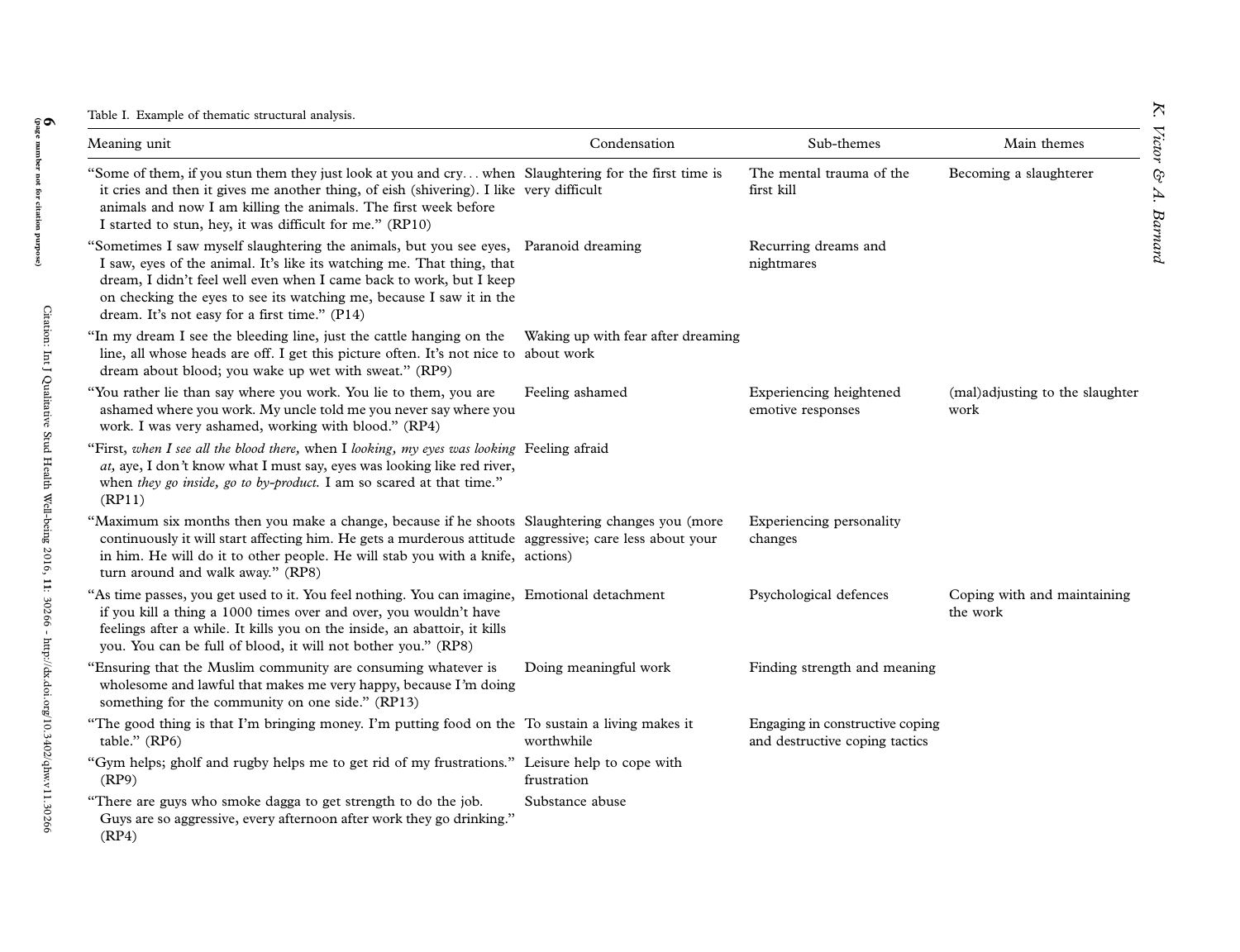| l<br>í<br>ï<br>֚֘֝ |
|--------------------|

| Meaning unit                                                                                                                                                                                                                                                                                                                                                                                   | Condensation                                                                | Sub-themes                                      | Main themes                                                    |
|------------------------------------------------------------------------------------------------------------------------------------------------------------------------------------------------------------------------------------------------------------------------------------------------------------------------------------------------------------------------------------------------|-----------------------------------------------------------------------------|-------------------------------------------------|----------------------------------------------------------------|
| Say 'hey, I hit my girlfriend yesterday', or 'I beat my wife yesterday'.<br>hit him because eh you don't have a heart for him. That is why most<br>girlfriends.<br>"What I was having was just to hit. I need to hit, especially my<br>girlfriend. Sometimes, even if you think you can make a m<br>people at stunning box, they can do it, they can hit their<br>That things we do it." (RP5) | Violence from the work context<br>iistakes you spills over to personal life | Work-life spill-over                            | consequence of slaughter work<br>Living with the psycho-social |
| killer, I can't go with them. They say I have a gun and they don't friends<br>trust me anymore. They were scared of me. They heard me shouting<br>Some of my friends rejected me after working here. They<br>while dreaming about cattle." (RP10)                                                                                                                                              | said I'm a Experiencing social rejection from                               | detachment and isolation<br>Experiencing social |                                                                |

Slaughtering for a living

me who are supposed to slaughter all these, sjoh, because you are one, all these animals have to pass through you. It's a lot of pressure and you feel depressed, because of those animals, you have to just pass here on you each and every animal. (RP12)

Lower frustration tolerance and heightened levels of irritation are experienced. RP8 narrates how previously normal issues at home, such as the house pets, now easily irritates him: ''I can kick it if I want to because I kill cattle every day. Kick this dog or cat so that it flies just because you can, you don't worry see it feels like I must hurt this other animal.''

Experiencing personality changes. Slaughter workers emphasise the change they experience personally and also detect in their co-workers after having worked on the slaughterfloor for a period of time. Participants report that slaughtering affects their ability to think clearly and they note feeling ''mad'' (RP5). Doing slaughter work also affects them in a way that they seem to become more aggressive than before with a concomitant careless attitude about the consequences of their actions on other people. Slaughterers feeling emotionally much less affected is reflected in RP13's story:

So, it is really, even the first day when I came to this company it affected me, I had nightmares about the slaughtering. I have never been in an environment of blood and, but slowly, but slowly, before if I see somebody injured, or an accident, even up to today now in my life, if I see an accident that happens on the road, I will not be able to walk and look at it, I have such a, I don't know, I'm very weak, I cannot go and look at the accident, how the accident happened. On this side of the slaughtering, the first, one month in the slaughterfloor, it was very difficult, but today I'm very used to it. I even play with the blood with my boot, moving around, it's really changing people.

The heightened emotions of fear, anxiety, guilt, shame, and sadness seem to subside as time progresses on the slaughterfloor. These emotions seem to change and become less extensive—fear fades and feelings of pity and guilt become of less consequence. The range of negative emotions initially experienced and the reported emotive change during the adjustment phase made us aware of the potential risk of maladjustment and links to the coping resources they start to employ in order to maintain their capacity to work.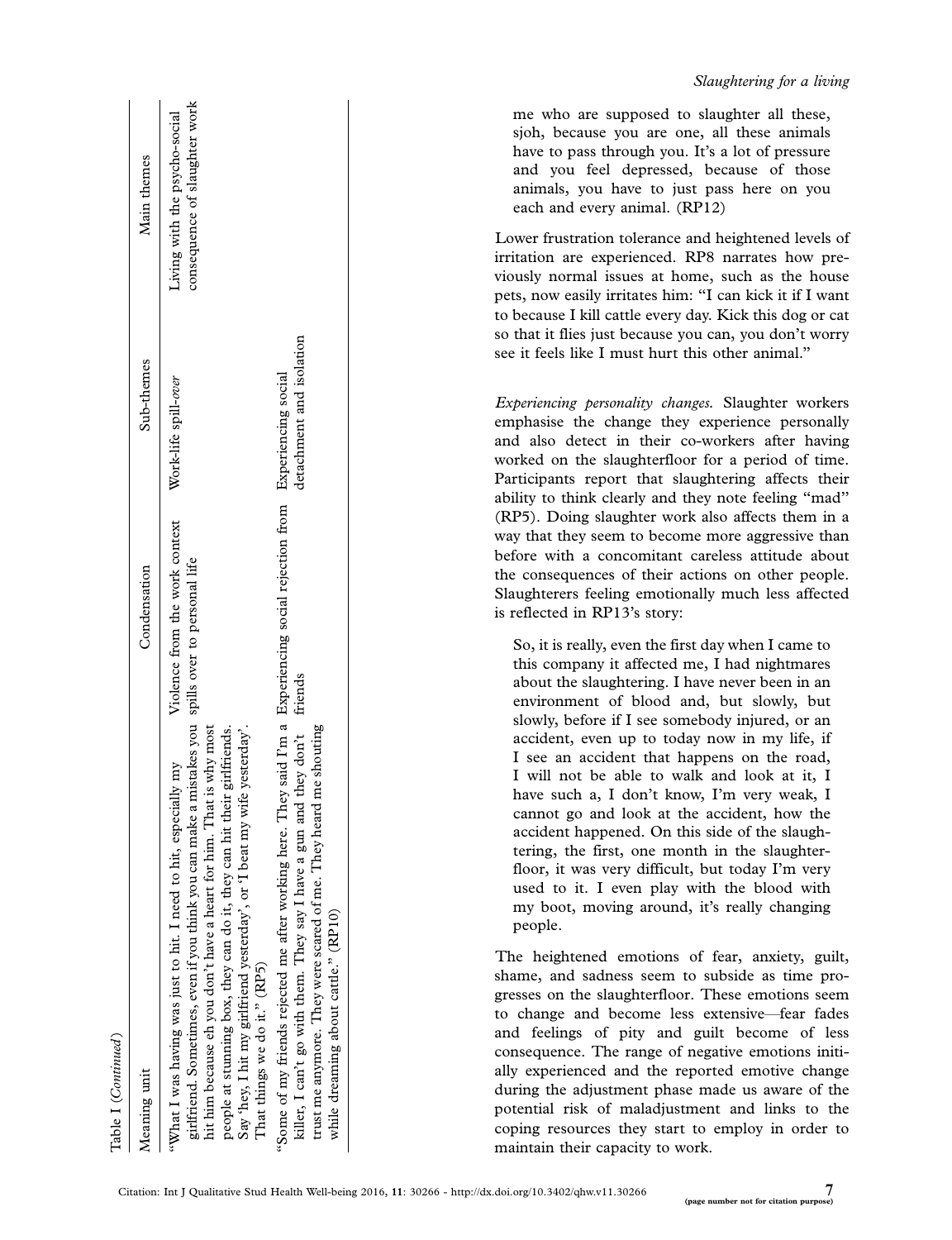# K. Victor & A. Barnard

#### Coping with and maintaining the work

Psychological defences. In their attempt to cope with the work and maintain their productivity, slaughterfloor employees exhibit certain psychological defences and coping mechanisms. Psychological defences such as emotional detachment, and feeling invincible, seem to undermine these slaughterers' ability to cope. Fear and anger coupled with guilt and shame (from the adjustment phase) seem to evolve into a response of emotional detachment. The incident that RP9 witnessed demonstrates the emotionally blunting effect of the violence: ''We had an incident last night; someone was cut in the stunning area, by one of his friends. He didn't even say sorry. He said it was an accident, turned around and continued cutting open the cattle.''

One respondent (RP8) explained that he copes with the effect of slaughtering by separating his work self from his personal self. Thereby, he maintains separate personality and behavioural characteristics in and outside the work environment: ''You can divide yourself into two lives. Inside you are like this and outside you are different.'' In the context of slaughterhouse work, Dillard (2008) refers to the separating of the self to cope with trauma as indicative of emotional suppression. He identifies this psychological coping response as ''doubling.''

A number of other participants reported feelings of being invincible and superior, capable of anything, fearless, and untouchable. RP9 stresses: ''You feel like you can do things that other people can't do.'' Participants assert that slaughter work gives them a sense of power and causes others to fear them. From his side, RP10 boasted: "I am not afraid anymore. I'm killing thousands of cattle. You won't tell me, I'm not scared of blood; I'm not afraid to slap you with my knife.''

Finding strength and meaning. Efficient coping is also displayed by employees with a strong religious grounding. Muslim employees, whose work identity seem to be intertwined with their strong religious beliefs, testified that they find meaning and a sense of purpose in working as a slaughterer. Such an attitude helps them cope with the adverse effects peculiar to the particular work setting. RP11 attested to finding strength through prayer: ''Every day, we start to pray'' and RP6 confirmed: ''I stay positive, because every day I pray, I pray to God to give me strength. I read the Quran every day and I try to stay calm, not to let the job of slaughtering to change my life, you see.'' Non-Muslim employees also reported that they rely on religion as a means of coping. Some of the responses attest to this fact: ''The family and the church they help you'' (RP2); ''Before we start, I have to pray 'Lord, help me this day so that I can work right''' (RP10); ''I go to church every day, it will help me'' (RP14). Slaughterers' need to sustain a living for themselves and their families, further support a sense of meaning and purpose in persevering in the slaughterfloor work context.

Engaging in constructive and destructive coping tactics. Apart from practicing their religious beliefs, participants engage in constructive coping tactics by relying on family, friends (social support structures), as well as constructive leisure time and activities. Sporting activities and leisure weekends away provide distraction to cope with the traumatic and stressful work environment. Substance abuse however seem to be a prominent destructive coping tactic which participants widely and regularly engage in, in order to relax. Participants admit to regular alcohol use: ''I've got a stress of the whole week, working early until late. I'm tired. Maybe if I can get a glass of alcohol to release the stress'' (RP10). Regular alcohol use could potentially lead to addiction problems: ''Lately I want to go after work to drink something, it feels I must. As if I want it'' (RP9). Substance abuse also extends to dagga use in order to cope: ''Now see if you smoke dagga it's like drinking bioplus it gives me energy. Dagga gives them a lot of energy. Yes, it makes them hard working and strong'' (RP8). Ultimately slaughterers sometimes become so distressed in their need to avoid the work context that they injure themselves to be able to still get paid, yet be off sick. RP8 states: ''I admit I also once cut myself on purpose with a knife, just to feel. To be honest you know the work is so hard if you cut yourself you are actually glad and you know for a month or so you will just walk around light duty.''

#### Psycho-social consequences of being a slaughterer

Job home spill-over. The process of becoming a slaughterer, adjusting to work on the slaughterfloor, as well as coping and maintaining the work holds several psychological consequences for the well-being of the individual employee. These consequences spillover into the individual's interpersonal relationships outside of the work setting. Due to physical exhaustion, slaughterers often go home to eat and sleep and don't have strength to attend to relational expectations. RP4 explains:

When you get home you feel tired and don't want to do anything. You don't even want to help your wife. You are tired, you worked hard. Some get divorced, others keep on struggling, others get domestic problems because of the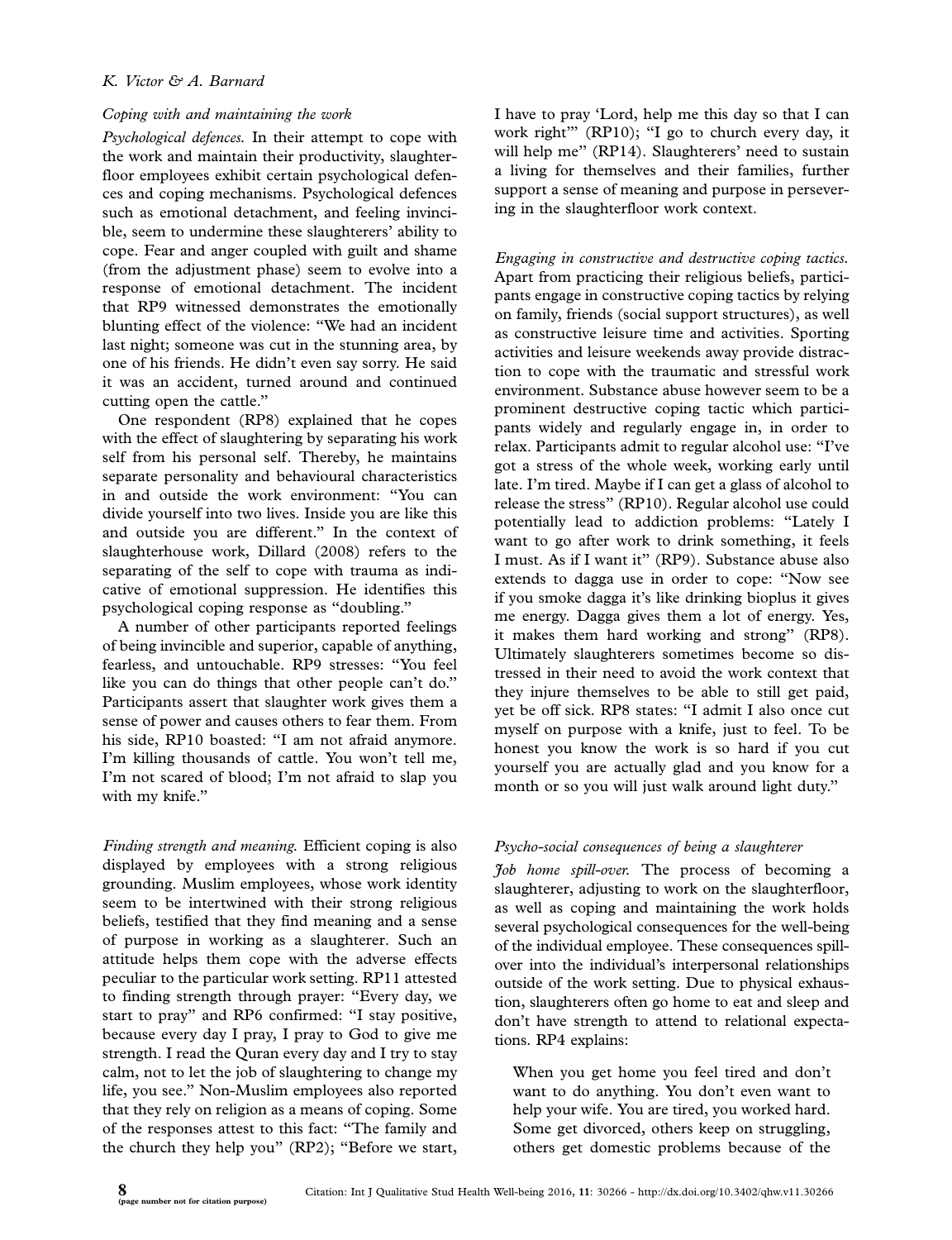work, you sacrifice so much, then you start neglecting your family. You get home late, your wife is angry with you, then you start complaining about your job.

More pertinently, fatigue and stress resulting from the work lead to violence and abuse at home: ''I've got the short temper. When I'm alone sitting, thinking maybe if you could fight with my wife, what am I going to do about it, I'm not afraid anymore. I'm killing thousands of cattle; hey I kill 800 or 900 cattle, it's nothing that's gonna stop me to shoot only one person'' (RP10). Slaughterers seem to find an expression for their anger in incidents of fighting in and outside of the work. RP8 reflects on his aggression: ''You go to the shebeen, see if you can find people to beat up. It is complicated to me, it can influence you so that you start beating your wife, assault children, such things, kick animals, hurt animals. It happened to me.'' Anger is often directed at defenceless others and triggered by trivial reasons with little regard to the consequences thereof: ''I don't want to fight with my hands, because I will waste a lot, I will waste a lot of energy. Maybe I can take something and hit you that case closed. I will see the consequences after'' (RP10).

Experiencing social detachment and isolation. Slaughterers feel that their families and friends disapprove and morally object to their work because it involves killing. They reflect on others' responses to their work as including fear, shock, and distrust. Others seem to become scared of the slaughter worker, thinking them to be dangerous. For RP1, his wife's reaction is difficult to deal with: ''Especially my wife, she was very scared about my job. She said, easy, this kind of job is not all right.'' Family and friends respond with shock and disbelief when confronted by the nature of slaughter work and consider the job to be gruesome and unpleasant. RP9, for example, narrates that ''Most can't believe that I'm doing it. It gross them out.'' Such social disapproval and negative responses from family, friends, and even coworkers exacerbate the slaughterers' feelings of shame and guilt and result in them feeling socially rejected, misunderstood, and stereotyped: ''In the beginning I was ashamed to tell people where I work, especially young girlfriends. You rather lie than say where you work, because immediately they don't like you anymore. You lie to them, you are ashamed where your work. My uncle told me you never say where you work. I was very ashamed, working with blood'' (RP4). As a result, slaughterers react by withdrawing emotionally from relationships or play out the stereotypes of aggression and violence. The fear of feeling socially rejected and condemned thus result in social detachment and isolation.

#### Comprehensive understanding

Slaughter work is an idiosyncratic experience involving consistent exposure to work circumstances that can be described as traumatic. Participants seem to adjust in ways that vary in the degree of constructiveness with regard to their well-being. They seem to go through a process of adjustment, reflecting psychological responses similar to the grief cycle model of Kübler-Ross (1969), Fisher's (2012) process of personal transition, and the stages in the transition curve described by Parker and Lewis (1981). During the initial stages of becoming a slaughterer and adjusting to the slaughterfloor context, they experience shock, similar to the immobilisation stage of Parker and Lewis (1981), as well as pertinently negative affective responses such as anxiety, fear, and guilt (compare transition process of Fisher, 2012). How well they cope with the traumatic effects of slaughter work during the following adjustment phase is dependant mostly on their perception of the work and the support they experience (Parker  $&$  Lewis, 1981) as well as their sense of coherence (Antonovsky, 1987). In this stage, some participants with a more positive outlook seem to be able to comprehend their work situation and find meaning and purpose in it (Antonovsky, 1987). Finding meaning enables them to engage in constructive coping tactics. Participants who seem less positive, reflect psychological defences such as denial (see Kübler-Ross, 1969; Parker & Lewis, 1981) and emotional detachment. When incorporating psychological defences in their coping strategy, participants seem to remain ''stuck'' in their struggle to move from languishing to flourishing (Keyes, 2002), consequently experiencing consistent negative work to home spill-over as well as social detachment and isolation.

# Reflections

The aim of this study was to develop a critical understanding of the well-being of employees working on the slaughterfloor of a commercial slaughterhouse in South Africa. Maladjustment in the workplace reflects behaviour that deviates from positive mental health and psychological well-being. This condition causes psychological discomfort and personal distress (Lowman, 1993; Nevid, Rathus, & Greene, 2008), as well as work-life conflict, deteriorated performance, workplace accidents, and absenteeism (Els & De La Rey, 2006; Hardy, Woods, & Wall, 2003). As is the case in our study, various instances of maladjustment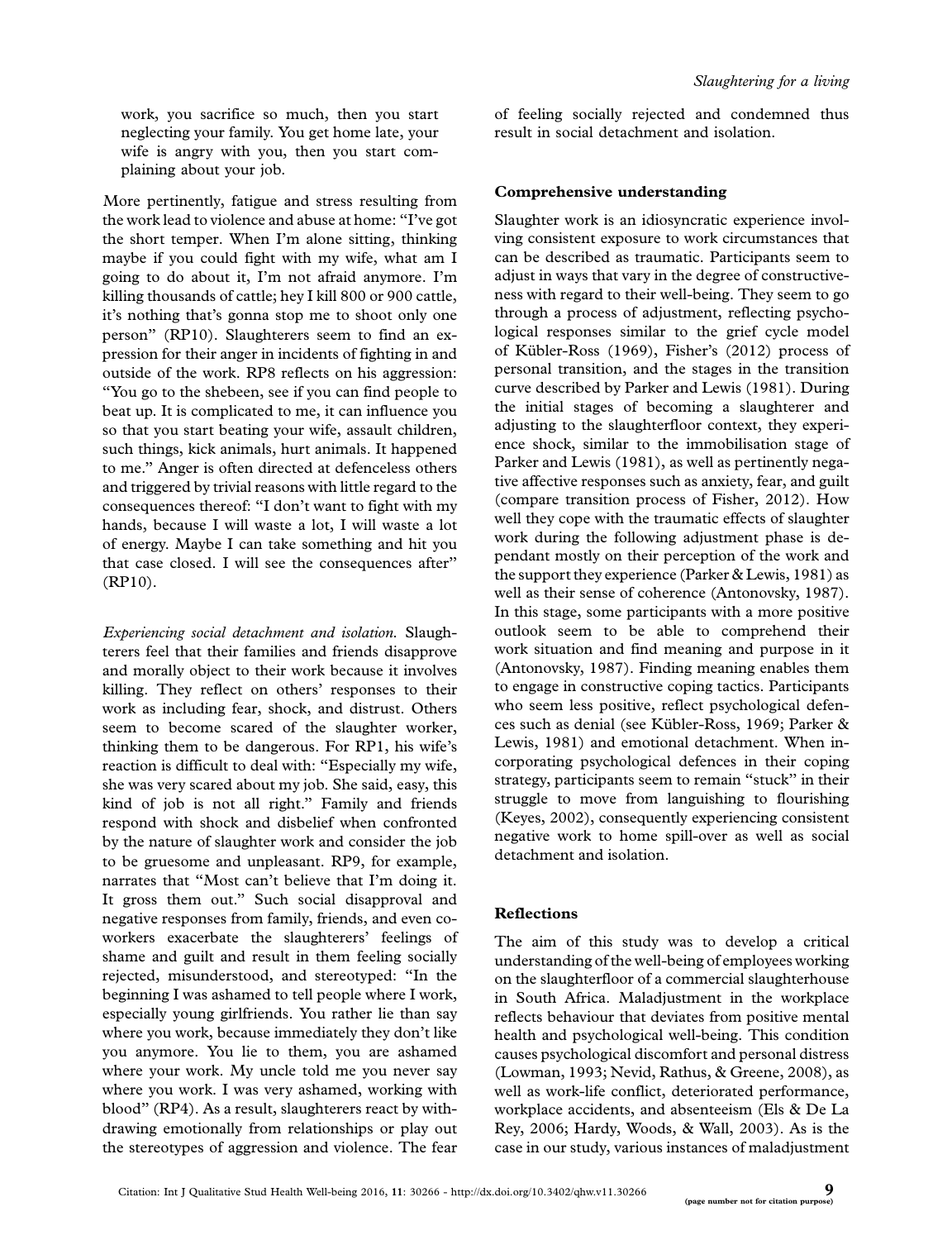have been reported in slaughterhouse studies. These include emotional detachment or ''blunting,'' substance abuse, concentration loss, sleep disturbances, depression, and destructive social consequences such as substance abuse and violence (Daly & Morton, 2008; Dillard, 2008; Henry, 2004; Hillier, et al., 2005; Human Rights Watch, 2004; Pearson, 2004).

Despite the mentioned psycho-social issues, people continue to work in slaughterhouses, seeing that these organisations play an important role in addressing various basic human needs. From the data, we developed an understanding of a slaughter worker's well-being from a process perspective, whereby slaughterers' psychological responses and coping experiences manifest throughout the phases of becoming a slaughterer as well as adjusting to and maintaining their slaughtering work role. Our interpretations were primarily influenced by change models and theories related to responding to trauma (Kübler-Ross, 1969) and personal transition (Fisher, 2012) which reflected some of the symptoms we saw in the data such as denial, fear, anger, guilt, and depressive mood states. These symptoms were not only evident in participants' narrated work-life experiences but also in the subconscious emotions and defences that were prevalent in the dreams they recalled. Work-related dreams or nightmares are not unusual since work may provide content for subconscious projections and processing of emotions related to work (Hill, 1996). The dreams narrated by slaughter workers were noteworthy in this study, especially because dreams often reflect a person's physical and mental well-being (Lowis, 2010). Our understanding of participants' well-being as manifested in their work adjustment process was enhanced by the transition curve described by Parker and Lewis (1981) because participants demonstrated both destructive (maladjustment) and constructive adjustment. The transition curve allows for evidence of positive adjustment, resulting in an acceptance of reality, to an even more advanced stage where meaning is integrated in working towards continued constructive coping behaviours. The data spoke of how slaughterers employ psychological defences and presented with destructive coping tactics such as substance abuse as well as of finding strength and meaning in what they do to the benefit of sustaining their families and society.

Our interpretation of the data was furthermore guided by our meta-theoretical pre-understanding of well-being and mental health. Well-being has been defined as a broad state of physical, mental, and social health that includes general life satisfaction and the experience of more positive than negative affect (Koen, Van Eeden, & Rothmann, 2012). Keyes' (2002, 2005) model of optimal mental health

incorporates all aspects of well-being (Koen et al., 2012) and postulates that complete mental health is evident when there is (i) no diagnosable mental illness and (ii) flourishing (as opposed to languishing) is present. As such, people may function more towards the languishing pole of the flourishing languishing continuum, without a psychological disorder necessarily being diagnosed (Keyes, 2002, 2005). Our data reflected psychological responses ranging on the spectrum of the flourishing-languishing continuum through the stages of adjusting to slaughter work. Most of the participants recounted their first slaughtering experience as traumatic, after which they admitted that they adjusted to the work setting by processing the experience of various negative emotions. As a result, unique psychological defences evolved and the employees applied behavioural coping mechanisms which though not always constructive, helped them maintain their ability to continue the work. Ultimately, participants showed evidence of languishing throughout the stages of becoming, adjusting to, and coping with slaughter work. Although in the coping phase participants also portrayed psychological responses reflective of moderate mental health and well-being, aspects of flourishing seemed limited in the data. Participants who were able to comprehend their life-work situation as understandable and meaningful (Antonovsky, 1987) move towards improved well-being when applying the bipolar health-ease versus dis-ease continuum (Strumpfer, Hardy, De Villiers, & Rigby, 2009). However, when applying the unipolar diagnostic perspective of Keyes (2005) in which pure mental health and pure mental illness is placed on one continuum and flourishing-languishing on the other, slaughterers do not consistently display adequate diagnostic criteria in lieu of flourishing. According to Keyes (2005), people who are moderately mentally healthy cannot be said to either flourish or languish in life and although moderately healthy people may function better than languishing people, they still function less effectively than flourishing or completely mentally healthy people. Reflected against Keyes' (2005) categorical diagnostic of mental health, slaughterers' negative emotional responses as well as their impaired functioning in terms of self-acceptance, social acceptance, relations with others, and social integration implies a lower subjective well-being and thus evidence of languishing.

Contemplating the mental illness-mental health continuum (Keyes, 2005) when considering the well-being of slaughterers, our understanding of diagnosable mental illness, and specifically the symptomology of post-traumatic stress syndrome (PTSD), impacted our interpretations. In the process of establishing themselves as slaughterers, participants to this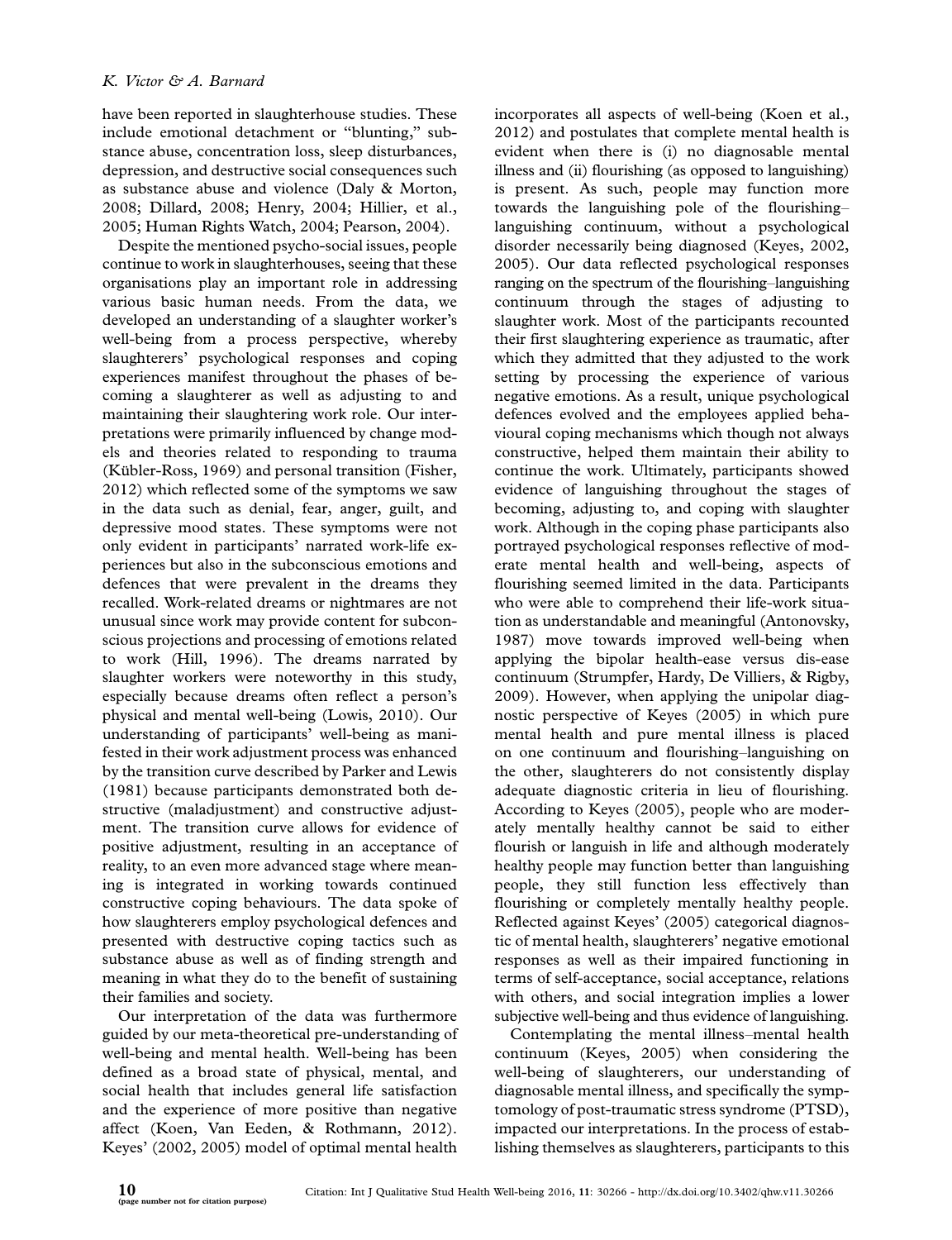study seemingly ran the risk of developing symptoms of PTSD, which is classified as an anxiety disorder with prolonged characteristic symptoms that develop after directly experiencing a traumatic event (Nevid et al., 2008). This syndrome provides a useful framework to understand and work with slaughterers on the issue of their well-being throughout the process of becoming and being a slaughterfloor employee. Dillard (2008) similarly identifies symptoms of PTSD in slaughterhouse employees caused by the consistent exposure to trauma in this work context and coined the term that describes the condition of ''Perpetrator-Induced Traumatic Stress'' (PITS) syndrome. According to various evolving perspectives, the diagnostic symptoms of PTSD mostly comprise three main symptoms, namely persistent reexperiencing, psychological and behavioural avoidance, and heightened arousal (Balduccia, Fraccaroli, & Schaufeli, 2011). In the fifth edition of the Diagnostic and Statistical Manual (DSM) of mental disorders, a fourth dimension was added: negative alterations in cognition and mood (Armour, 2015).

In the context of the study, evidence of participants who re-experience the trauma can be traced to the recurring nightmares and dreams they reported. All participants attested to suffering frequent bad dreams during the initial phases of employment. Even though less frequent, many continued to experience workrelated nightmares, which reflected subconscious fear, shame, and guilt, as a result of their extreme work. Typical psychological defences such as emotional detachment, ''doubling,'' and aggressive behaviour manifested towards the self and others. For our research, these patterns demonstrate examples of psychological and behavioural avoidance. The confirmed instances of substance abuse can also be regarded as a form of avoidance behaviour. Various examples of heightened arousal can furthermore be isolated from the thematic results in the study, for example, sleep disturbances and sudden, unprovoked violent behaviour. With regard to negative alterations in cognitions and mood, the ultimate state of learned helplessness that results when employees accept the predicament of living with the psycho-social consequences of slaughterwork may be a case in point.

Our understanding of the initial trauma of having to slaughter, recurring nightmares that follow in the immediate period after employment, evidence of maladjustment and poor coping, as well as living with the psycho-social consequences of slaughtering work lead to an examination of the reasons for continuing to work on the slaughterfloor. This examination revealed a perception of limited resources and minimal alternatives for these employees. Seemingly they mostly feel forced to do slaughterwork and confess an inability to escape the role as they regard it as their sole competence and only means to provide for their families. Destructive behaviour towards others spill-over from the work to home environment. Such violence and participant experiences of social detachment and isolation intensifies negative affect and psychological defences that occurred earlier in the adjustment process, exacerbating in turn the negative spill-over and social consequences. If slaughter workers are unable to find meaning and comprehension, they ultimately begin to display a learned helplessness and an inability to reflect positively on their occupational choices and alternatives.

# Methodological considerations and recommendations

Due to the small contextual sample applied in this hermeneutic phenomenological study, the results cannot be generalised to the meat-processing industry as a whole. Moreover, the interpretation offered here has been impacted on by the specific meta-theoretical preconceptions of the researchers and offer only one view of the data. As researchers, we became cognitively and affectively involved in the data. We found it difficult to omit verbatim text as it was not easy for us to detach ourselves from the data. The reflections section in which we present our interpretive understanding of the data from meta-theoretical perspectives assisted us to gain a critical perspective. The internal consistency of our interpretation throughout the various analytical phases (Lindseth & Norberg, 2004) as well as the meta-theoretical reflections contributes to the trustworthiness of our approach. Multiple meanings and interpretations of the data are possible (Lindseth & Norberg, 2004) and we regard our interpretation as one alternative not excluding other possible interpretations. We believe that this study provides significant understanding of the uniquely challenging effect of slaughtering work on employees' well-being and how well-being fluctuates on the flourishing-languishing continuum throughout the psychological adjustment process of being a slaughter worker.

In light of our reflections above, certain recommendations are proposed. Interventions aimed at addressing the well-being of slaughterfloor employees should be directed contextually. In other words, it should first be adapted to each phase of employment, targeting in succession: the initial phase of becoming a slaughterer, the adjustment phase, and the coping-and-maintenance phase. Second, interventions should address the psycho-social consequences from an individual and societal perspective. Regarding the focus on employee assistance, the PTSD framework can be used to diagnose psycho-social maladies and facilitate counselling and therapeutic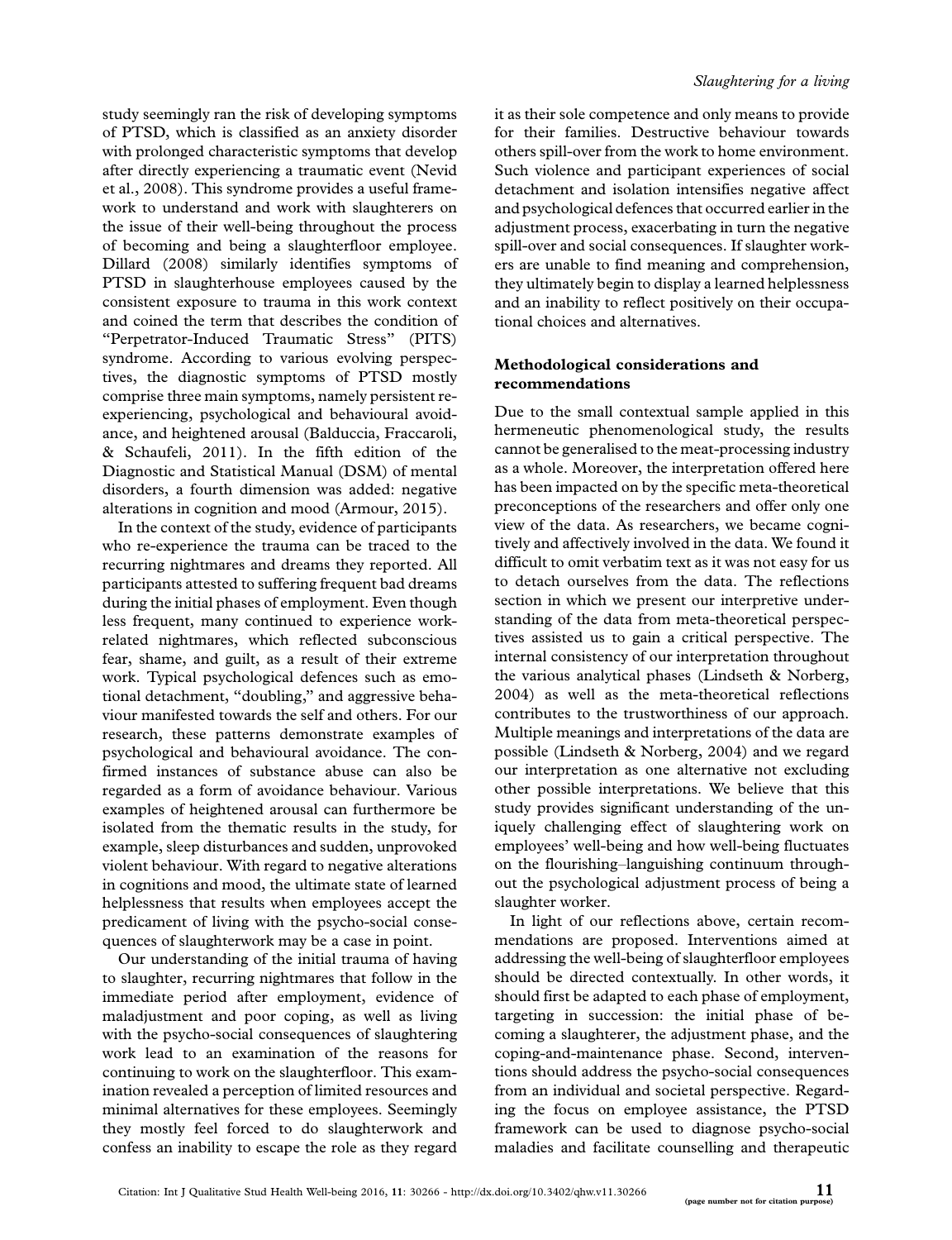#### K. Victor & A. Barnard

interventions to deal with the symptoms that slaughterfloor employees experience as a result of their work.

Further research is needed to extend people's understanding of the PTSD syndrome underlying the unique experiences surrounding slaughtering for a living. Research should not only include other abattoirs but also focus on broader perspectives involving cultural differences with regard to slaughtering. The human resources function in the meat industry should renew its focus on well-being interventions and the psycho-social development of employees. This should apply not only to employees in the work context but also to the broader communities in which the abattoir is situated and in which the employees function, because social support and the development of internal psychological resources seems imperative to well-being in this context.

#### Acknowledgements

The authors thank C. Vosloo for his technical assistance with the language editing of this manuscript.

#### Conflict of interest and funding

The National Research Foundation (NRF) of South Africa is thanked for financial assistance (Unique Grant No. 84412). Any opinion, finding, and conclusion or recommendation expressed in this material is that of the authors; the NRF accepts no liability in this regard. The authors declare that they have no financial or personal relationship(s) that may have inappropriately influenced them in writing this article.

#### References

- Antonovsky, A. (1987). Unravelling the mystery of health: How people manage stress and stay well. San Francisco, CA: Josey-Bass.
- Armour, C. (2015). The underlying dimensionality of PTSD in the diagnostic and statistical manual of mental disorders: Where are we going? European Journal of Psychotraumatology, 6, 8 pages. doi:<http://dx.doi.org/10.3402/ejpt.v6.28074>
- Balduccia, C., Fraccaroli, F., & Schaufeli, W. B. (2011). Workplace bullying and its relation with work characteristics, personality, and post-traumatic stress symptoms: An integrated model. Anxiety, Stress, & Coping, 24(5), 499-513.
- Barmak, S. (2010, May 15). The violent geography of slaughterhouses. Toronto Star, pp. 3. Retrieved August 10, 2015, from [www.thestar.com/news/insight/-article/80952](http://www.thestar.com/news/insight/-article/80952)
- Beirne, P. (2004). From animal abuse to interhuman violence? A critical review of the progression thesis. Society  $\mathfrak{S}$  Animals, 12(1), 39-65.
- Broadway, M. (2007). Meatpacking and the transformation of rural communities: A comparison of Brooks, Alberta and Garden City, Kansas. Rural Sociology, 72(4), 560-582.
- Broadway, M. J., & Stull, D. D. (2006). Meat processing and Garden City, Kansas: Boom and bust. Journal of Rural Studies, 22, 55-66.
- Chulayo, A. Y., Tada, O., & Muchenj, V. (2012). Research on preslaughter stress and meat quality: A review of challenges faced under practical conditions. Applied Animal Husbandry & Rural Development, 5, 1-6.
- Dahlberg, K., Dahlberg, H., & Nyström, M. (2008). Reflective lifeworld research (2nd ed.). Lund: Studentlitteratur.
- Dalla, R. L., Ellis, A., & Cramer, S. C. (2005). Immigration and rural America. Community, Work & Family, 8(2), 163-185.
- Daly, B., & Morton, L. L. (2008). Empathic correlates of witnessing the inhumane killing of an animal: An investigation of single and multiple exposures. Society and Animals, 16, 243-255.
- Department of Health. (2006). Ethical rules of conduct for practitioners registered under the Health Professions Act 1974. Government Gazette. (No. 29079, Form 223).
- Dillard, J. (2008). A slaughterhouse nightmare: Psychological harm suffered by slaughterhouse employees and the possibility of redress through legal reform. Georgetown Journal on Poverty Law & Policy, 15(2), 391-408.
- Els, D. A., & De La Rey, R. P. (2006). Developing a holistic wellness model. SA Journal of Human Resource Management, 4(2), 46-56.
- Fisher, J. M. (2012). Process of personal transition. Retrieved February 18, 2016, from [https://www.csu.edu.au/\\_\\_data/](https://www.csu.edu.au/__data/assets/pdf_file/0006/949533/fisher-transition-curve-2012.pdf) [assets/pdf\\_file/0006/949533/fisher-transition-curve-2012.pdf](https://www.csu.edu.au/__data/assets/pdf_file/0006/949533/fisher-transition-curve-2012.pdf)
- Fitzgerald, A. J. (2010). A social history of the slaughterhouse: From inception to contemporary implications. Human Ecology Review, 17(1), 58-69.
- Fitzgerald, A. J., Kalof, L., & Dietz, T. (2009). Slaughterhouses and increased crime rates: An empirical analysis of the spillover from ''The Jungle'' into the community. Organization and Environment, 22(2), 158-184.
- Hardy, G. E., Woods, D., & Wall, T. D. (2003). The impact of psychological distress on absence from work. Journal of Applied Psychology, 88(2), 306-314.
- Henry, B. C. (2004). The relationship between animal cruelty, delinquency, and attitudes toward the treatment of animals. Society & Animals, 12(3), 185-207.
- Hill, C. E. (1996). Working with dreams in psychotherapy. New York, NY: Guilford Press.
- Hillier, D., Fewell, F., Cann, W., & Shephard, V. (2005). Wellness at work: Enhancing the quality of our working lives. International Review of Psychiatry, 17(5), 419-431.
- Human Rights Watch. (2004). Blood, sweat, and fear: Workers' rights in U.S. meat and poultry plants. Retrieved August 10, 2011, from [www.hrw.org/reports/2005/01/24/blood-sweat](http://www.hrw.org/reports/2005/01/24/blood-sweat-and-fear)[and-fear](http://www.hrw.org/reports/2005/01/24/blood-sweat-and-fear)
- Kafle, N. P. (2011). Hermeneutic Phenomenological research method simplified. Bodhi: An Interdisciplinary Journal, 5, 181-200.
- Koen, V., Van Eeden, C., & Rothmann, S. (2012). An exploration of families' psychosocial well-being in a South African context. Journal of Psychology in Africa, 22(3), 343-358.
- Keyes, C. L. M. (2002). The mental health continuum: From languishing to flourishing in life. Journal of Health and Social Research, 43(2), 207-222.
- Keyes, C. L. M. (2005). Mental illness and/or mental health? Investigating axioms of the complete state model of health. Journal of Consulting and Clinical Psychology, 73(3), 539-548.
- Kübler-Ross, E. (1969). On death and dying. New York: Macmillian.
- Kristensen, T. S. (1991). Sickness absence and work strain among Danish slaughterhouse workers: An analysis of absence from work regarded as coping behaviour. Social Science & Medicine, 32(1), 15-27.
- Laverty, S. M. (2003). Hermeneutic phenomenology and phenomenology: A comparison of historical and methodological